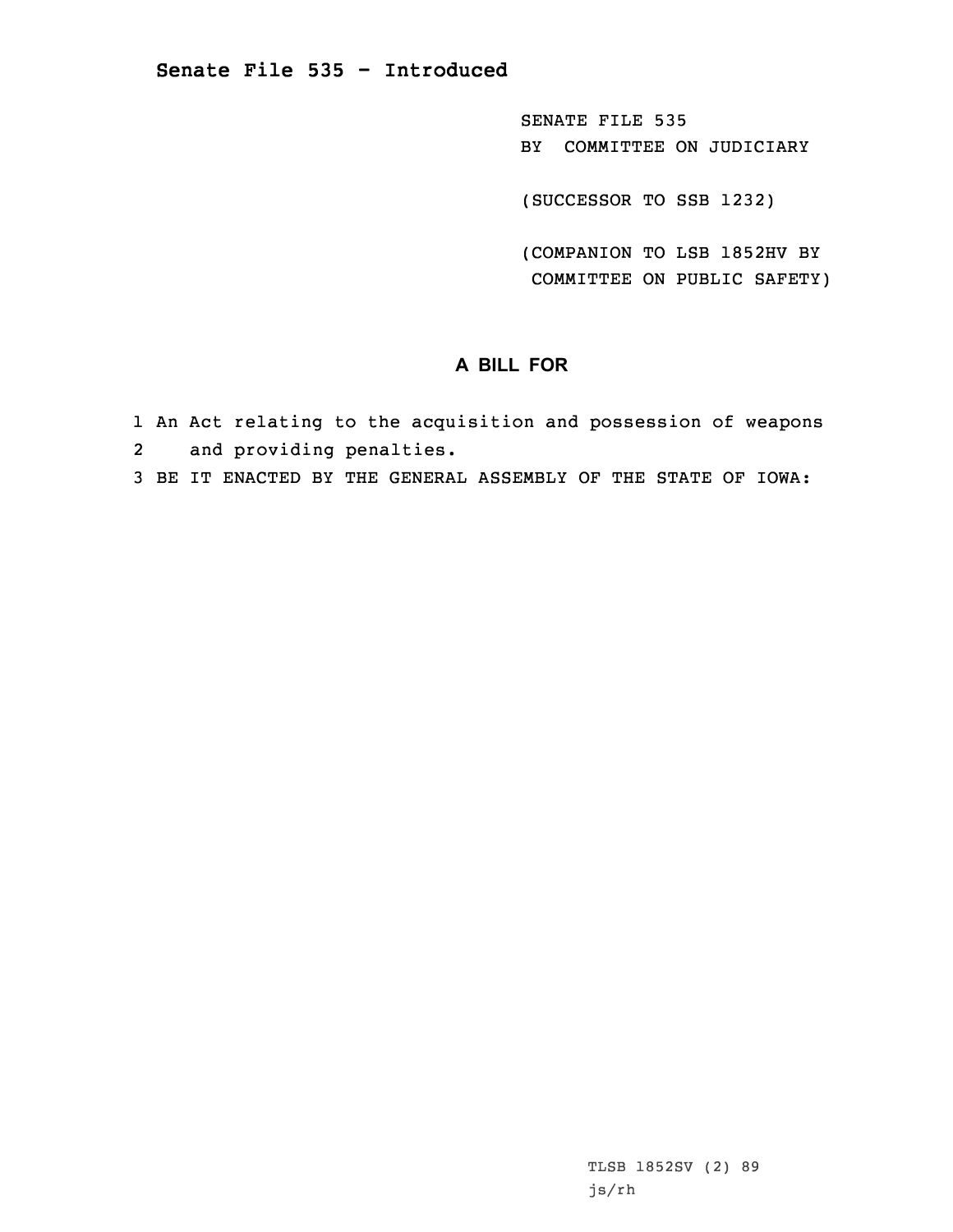1 DIVISION I 2 ACQUIRING PISTOLS AND REVOLVERS Section 1. Section 724.11A, Code 2021, is amended to read as follows: **724.11A Recognition.** <sup>A</sup> valid permit or license issued by another state to any nonresident of this state shall be considered to be <sup>a</sup> valid permit or license to carry weapons issued pursuant to this chapter, except that such permit or license shall not be considered to be <sup>a</sup> substitute for <sup>a</sup> permit to acquire pistols ll <del>or revolvers issued pursuant to [section](https://www.legis.iowa.gov/docs/code/2021/724.15.pdf) 724.15</del> deemed to satisfy the requirements of section 724.15. Sec. 2. Section 724.15, Code 2021, is amended by striking the section and inserting in lieu thereof the following: **724.15 Acquiring pistols or revolvers.** 16 1. It is the intent of this section to satisfy federal requirements of 18 U.S.C. §922(t)(3) in order to acquire pistols or revolvers. In order to acquire <sup>a</sup> pistol or revolver from <sup>a</sup> federally licensed firearms dealer, an unlicensed person is required to have <sup>a</sup> valid permit to acquire or <sup>a</sup> valid permit to carry weapons issued in accordance with this chapter or the person must complete <sup>a</sup> satisfactory national instant criminal background check pursuant to 18 U.S.C. §922(t). 24 2. <sup>A</sup> person shall not acquire <sup>a</sup> pistol or revolver who is subject to any of the following: *a.* Is under twenty-one years of age except for those persons included in section 724.22, subsection 4, who acquire <sup>a</sup> pistol or revolver when the person's duty so requires. *b.* Is prohibited by section 724.26 or federal law from possessing, shipping, transporting, or receiving <sup>a</sup> firearm. *c.* Is prohibited by court order from possessing, shipping, transporting, or receiving <sup>a</sup> firearm. 3. An issuing officer who finds that <sup>a</sup> person issued <sup>a</sup> permit to acquire pistols or revolvers under this chapter has been arrested for <sup>a</sup> disqualifying offense or who is

 $-1-$ 

LSB 1852SV (2) 89  $js/rh$  1/18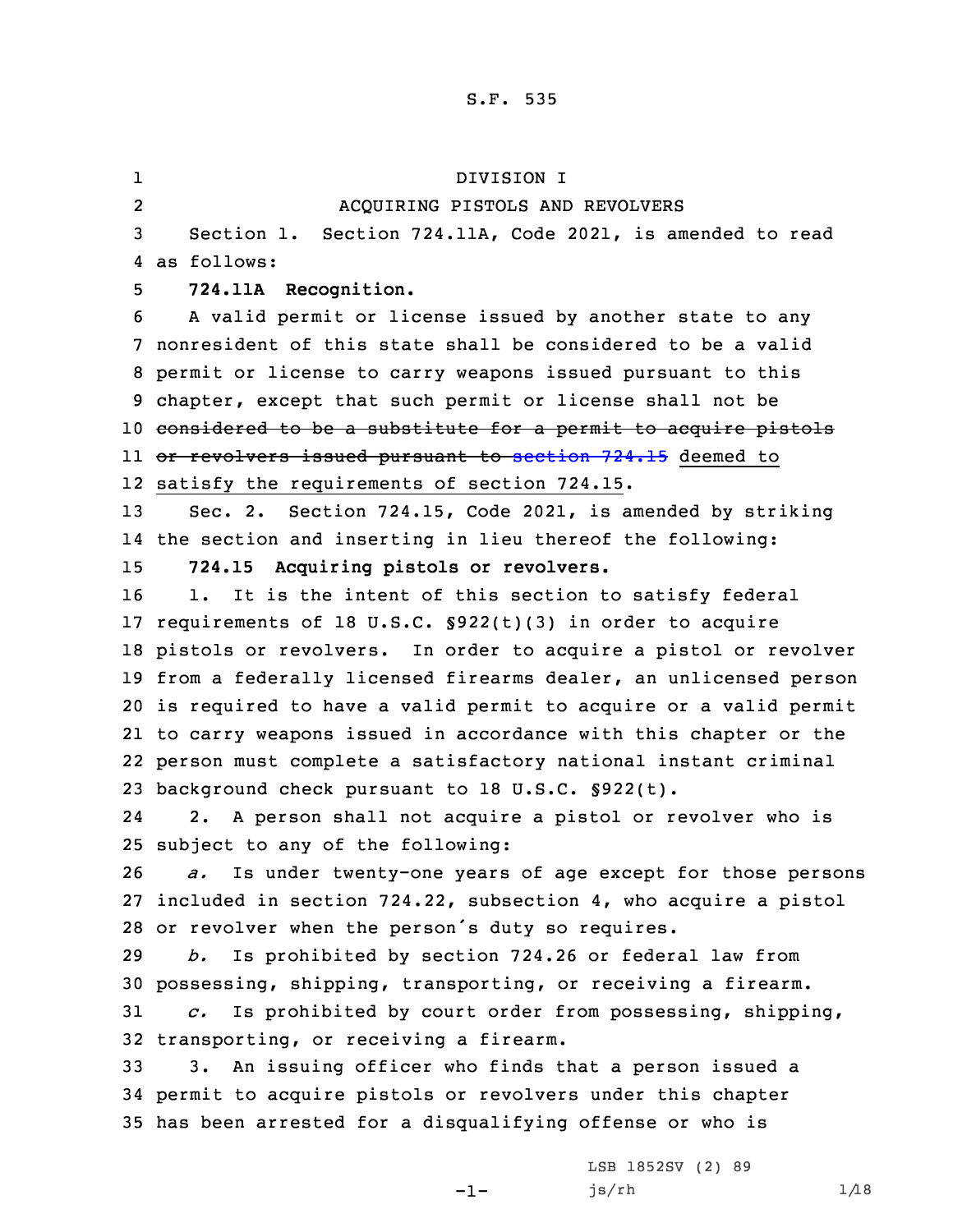the subject of proceedings that could lead to the person's ineligibility for such permit, may immediately suspend such permit. An issuing officer proceeding under this subsection shall immediately notify the permit holder of the suspension by personal service or certified mail on <sup>a</sup> form prescribed and published by the commissioner of public safety and the suspension shall become effective upon the permit holder's receipt of such notice. If the suspension is based on an arrest or <sup>a</sup> proceeding that does not result in <sup>a</sup> disqualifying conviction or finding against the permit holder, the issuing officer shall immediately reinstate the permit upon receipt of proof of the matter's final disposition. If the arrest leads to <sup>a</sup> disqualifying conviction or the proceedings to <sup>a</sup> disqualifying finding, the issuing officer shall revoke the permit. The issuing officer may also revoke the permit of <sup>a</sup> person whom the issuing officer later finds was not qualified for such <sup>a</sup> permit at the time of issuance or whom the officer finds provided materially false information on the permit application. <sup>A</sup> person aggrieved by <sup>a</sup> suspension or revocation under this subsection may seek review of the decision pursuant to section 724.21A.

22 Sec. 3. Section 724.16, Code 2021, is amended by striking 23 the section and inserting in lieu thereof the following:

24**724.16 Prohibited transfers of firearms.**

 1. <sup>A</sup> person shall not transfer <sup>a</sup> firearm to another person if the person knows or reasonably should know that the other person is prohibited from receiving or possessing <sup>a</sup> firearm under section 724.26 or federal law.

 2. <sup>A</sup> person shall not loan or rent <sup>a</sup> firearm to another person for temporary use during lawful activities if the person knows or reasonably should know that the person is prohibited from receiving or possessing <sup>a</sup> firearm under section 724.26 or federal law.

34 3. <sup>A</sup> person who transfers, loans, or rents <sup>a</sup> firearm in <sup>35</sup> violation of this section commits <sup>a</sup> class "D" felony.

 $-2-$ 

LSB 1852SV (2) 89  $js/rh$  2/18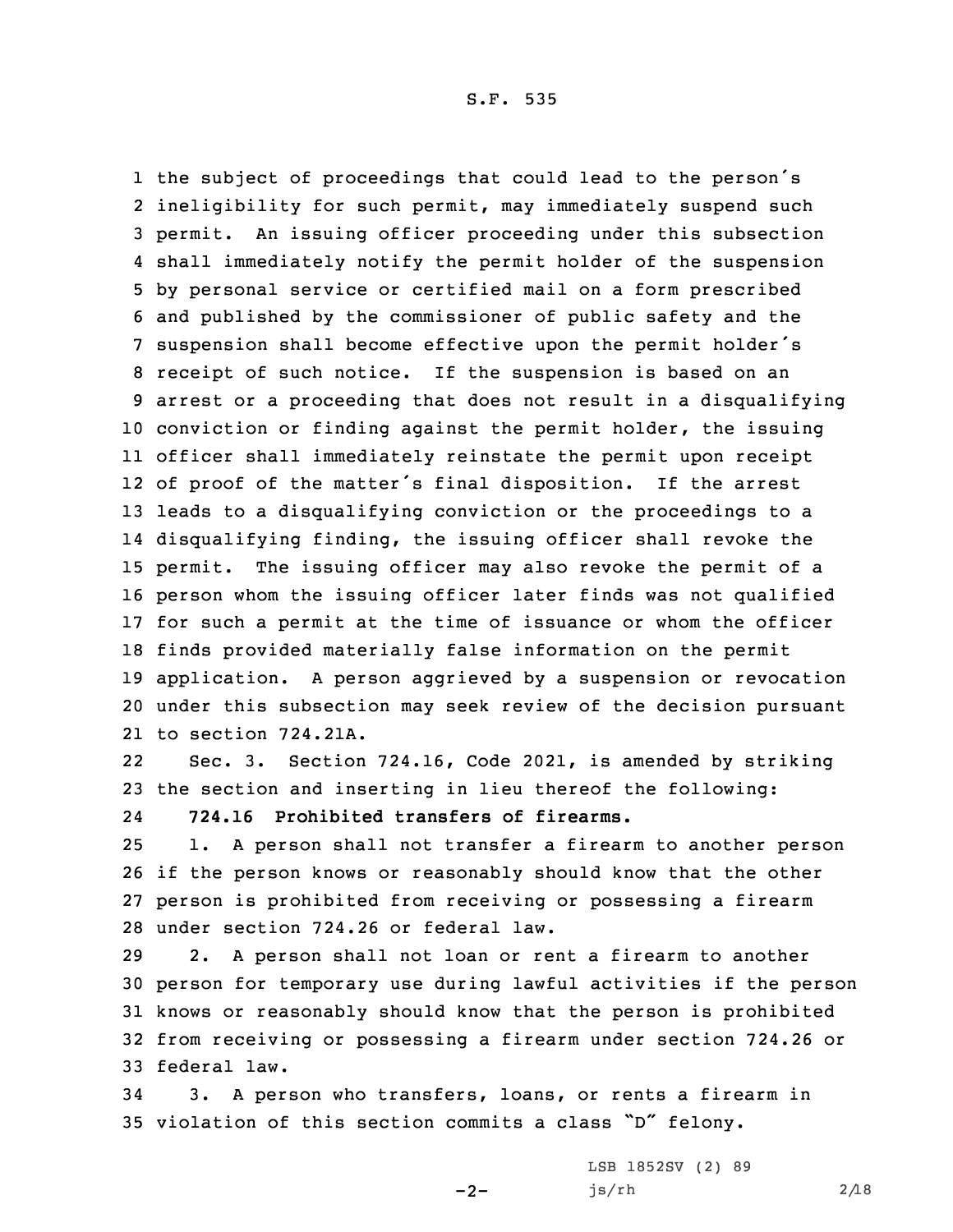1 Sec. 4. Section 724.27, Code 2021, is amended to read as 2 follows:

<sup>3</sup> **724.27 Offenders' rights restored.**

41. The provisions of [section](https://www.legis.iowa.gov/docs/code/2021/724.8.pdf) 724.8, section 724.15, 5 sub[section](https://www.legis.iowa.gov/docs/code/2021/724.26.pdf)  $\pm$  2, and section 724.26 shall not apply to a person <sup>6</sup> who is eligible to have the person's civil rights regarding 7 firearms restored under [section](https://www.legis.iowa.gov/docs/code/2021/914.7.pdf) 914.7 if any of the following 8 occur:

9 *a.* The person is pardoned by the President of the United 10 States or the chief executive of <sup>a</sup> state for <sup>a</sup> disqualifying 11 conviction.

12 *b.* The person's civil rights have been restored after <sup>a</sup> 13 disqualifying conviction, commitment, or adjudication.

14 *c.* The person's conviction for <sup>a</sup> disqualifying offense has 15 been expunged.

16 2. [Subsection](https://www.legis.iowa.gov/docs/code/2021/724.27.pdf) 1 shall not apply to a person whose pardon, restoration of civil rights, or expungement of conviction expressly forbids the person to receive, transport, or possess firearms or destructive devices and <sup>a</sup> person not eligible to have the person's civil rights restored under section 914.7. 21 DIVISION II CARRYING AND POSSESSING WEAPONS —— SCHOOL GROUNDS —— EMERGENCY MEDICAL CARE PROVIDERS

24 Sec. 5. Section 8A.322, subsection 3, Code 2021, is amended 25 to read as follows:

 3. The director shall establish, publish, and enforce rules regulating and restricting the use by the public of the capitol buildings and grounds and of the state laboratories facility in Ankeny. The rules when established shall be posted in conspicuous places about the capitol buildings and grounds and the state laboratories facility, as applicable. Any person violating any rule, except <sup>a</sup> parking regulation, shall be guilty of <sup>a</sup> simple misdemeanor. The rules shall prohibit <sup>a</sup> person, other than <sup>a</sup> peace officer, from openly carrying <sup>a</sup> pistol or revolver in the capitol building and on

 $-3-$ 

LSB 1852SV (2) 89  $js/rh$  3/18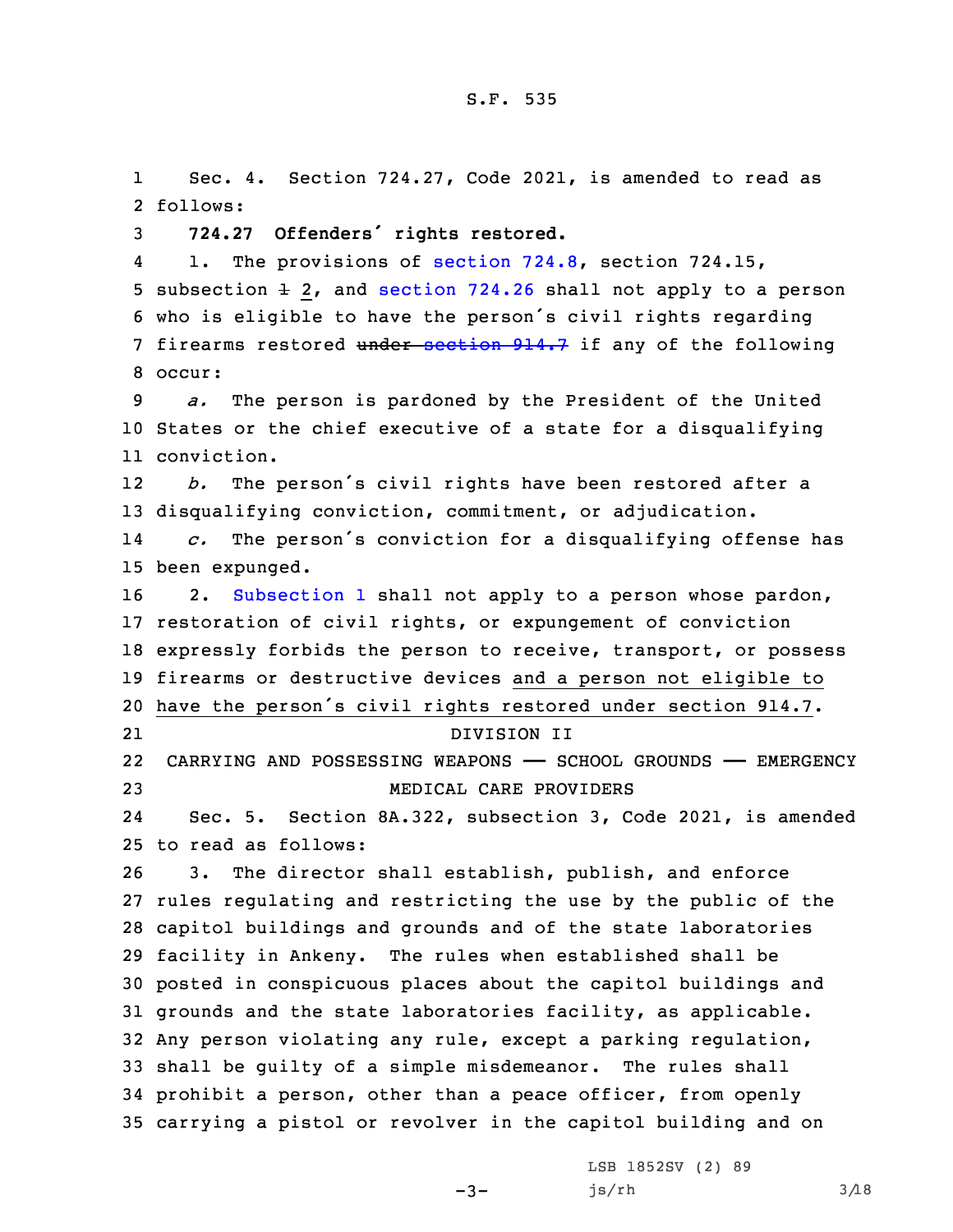the grounds surrounding the capitol building including state parking lots and parking garages. However, this [subsection](https://www.legis.iowa.gov/docs/code/2021/8A.322.pdf) shall not be construed to allow the director to prohibit the lawful carrying, transportation, or possession of any pistol or revolver in the capitol building and on the grounds surrounding the capitol building including state parking lots 7 and parking garages by a any person who displays to capitol security personnel <sup>a</sup> valid permit to carry weapons upon request regardless of whether the person has <sup>a</sup> valid permit to carry 10 weapons. 11 Sec. 6. Section 232.52, subsection 2, paragraph a, subparagraph (4), subparagraph division (a), subparagraph subdivision (viii), Code 2021, is amended to read as follows: 14 (viii) Section 724.4, if the child used the dangerous weapon in the commission of <sup>a</sup> crime on school grounds. Sec. 7. Section 724.2A, Code 2021, is amended to read as 17 follows: **724.2A Peace officer —— defined —— reserved peace officer included.** As used in sections 724.4, 724.4B, [724.6](https://www.legis.iowa.gov/docs/code/2021/724.6.pdf), and [724.11](https://www.legis.iowa.gov/docs/code/2021/724.11.pdf), *"peace officer"* includes <sup>a</sup> reserve peace officer as defined in section 22 80D.1A. Sec. 8. Section 724.4, Code 2021, is amended by striking the section and inserting in lieu thereof the following: **724.4 Use of <sup>a</sup> dangerous weapon in the commission of <sup>a</sup> crime.** <sup>A</sup> person who goes armed with <sup>a</sup> dangerous weapon on or about the person, and who uses the dangerous weapon in the commission of <sup>a</sup> crime, commits an aggravated misdemeanor. Sec. 9. Section 724.4B, Code 2021, is amended by striking the section and inserting in lieu thereof the following: **724.4B Carrying firearms on school grounds —— penalty —— exceptions.** 1. <sup>A</sup> person who goes armed with, carries, or transports <sup>a</sup> firearm of any kind, whether concealed or not, on the grounds of <sup>a</sup> school commits <sup>a</sup> class "D" felony. For the purposes of

 $-4-$ 

LSB 1852SV (2) 89  $js/rh$  4/18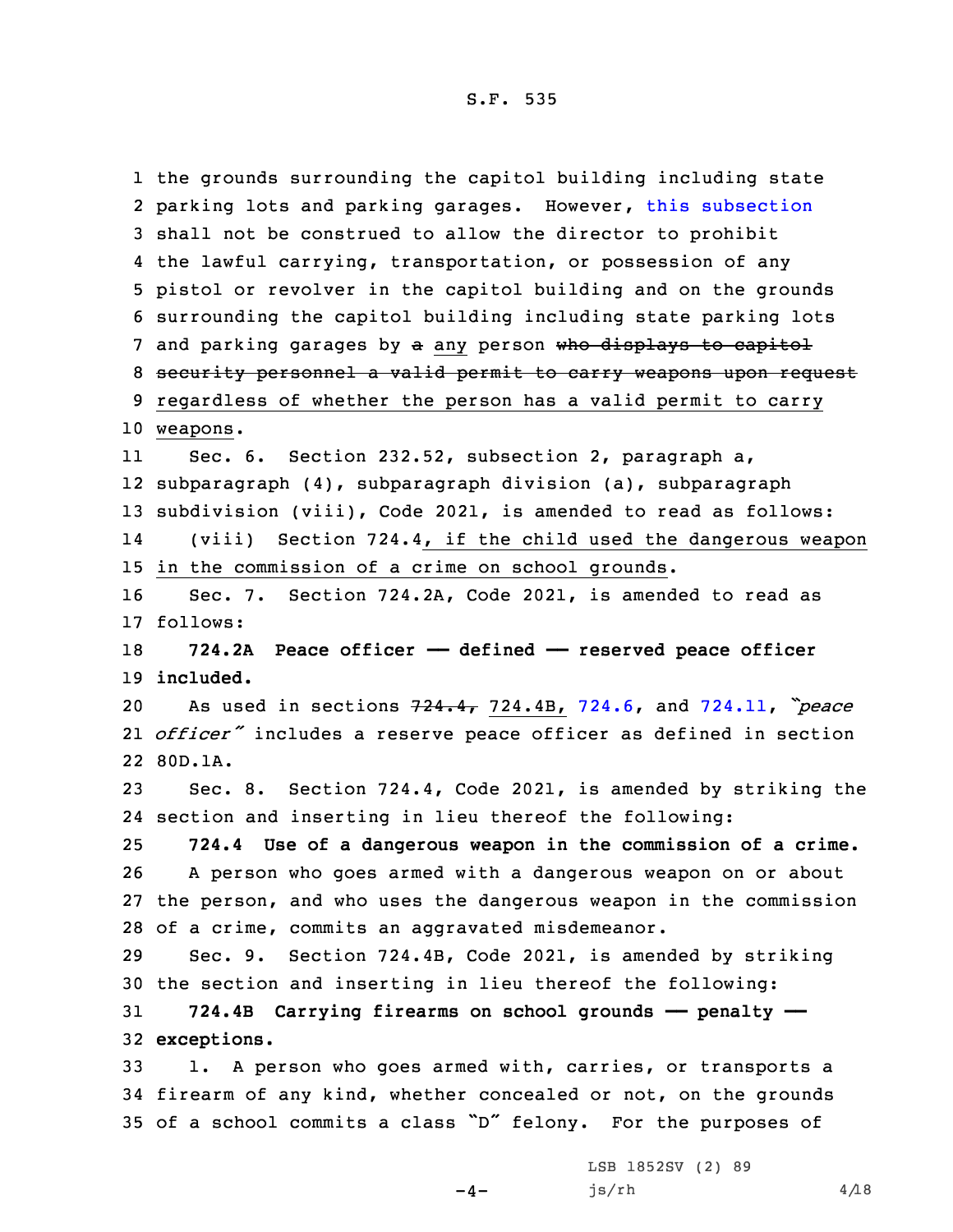1 this section, *"school"* means <sup>a</sup> public or nonpublic school as 2 defined in section 280.2.

3 2. Subsection 1 does not apply to the following:

4 *a.* <sup>A</sup> person who has been specifically authorized by the 5 school to go armed with, carry, or transport <sup>a</sup> firearm on the 6 school grounds for any lawful purpose.

 *b.* <sup>A</sup> peace officer including <sup>a</sup> peace officer who has not been certified and <sup>a</sup> federal officer when the officer's employment requires going armed, whether or not the peace officer or federal officer is acting in the performance of official duties.

12 *c.* A member of the armed forces of the United States or 13 of the national guard or person in the service of the United 14 States, when the firearm is carried in connection with the <sup>15</sup> person's duties as such.

<sup>16</sup> *d.* <sup>A</sup> correctional officer, when the officer's duties require 17 the officer to carry <sup>a</sup> firearm, serving under the authority of 18 the Iowa department of corrections.

 *e.* <sup>A</sup> person who for any lawful purpose carries an unloaded pistol, revolver, or other firearm inside <sup>a</sup> closed and fastened container or securely wrapped package that is too large to be concealed on the person.

 *f.* <sup>A</sup> person who for any lawful purpose carries or transports an unloaded pistol, revolver, or other firearm in <sup>a</sup> vehicle or common carrier inside <sup>a</sup> closed and fastened container or securely wrapped package that is too large to be concealed on the person or carries or transports an unloaded pistol, revolver, or other firearm inside <sup>a</sup> cargo or luggage compartment where the pistol or revolver will not be readily accessible to any person riding in the vehicle or common 31 carrier.

 *g.* <sup>A</sup> law enforcement officer from another state when the officer's duties require the officer to carry <sup>a</sup> firearm and the officer is in this state for any of the following reasons: (1) The extradition or other lawful removal of <sup>a</sup> prisoner

 $-5-$ 

LSB 1852SV (2) 89  $js/rh$  5/18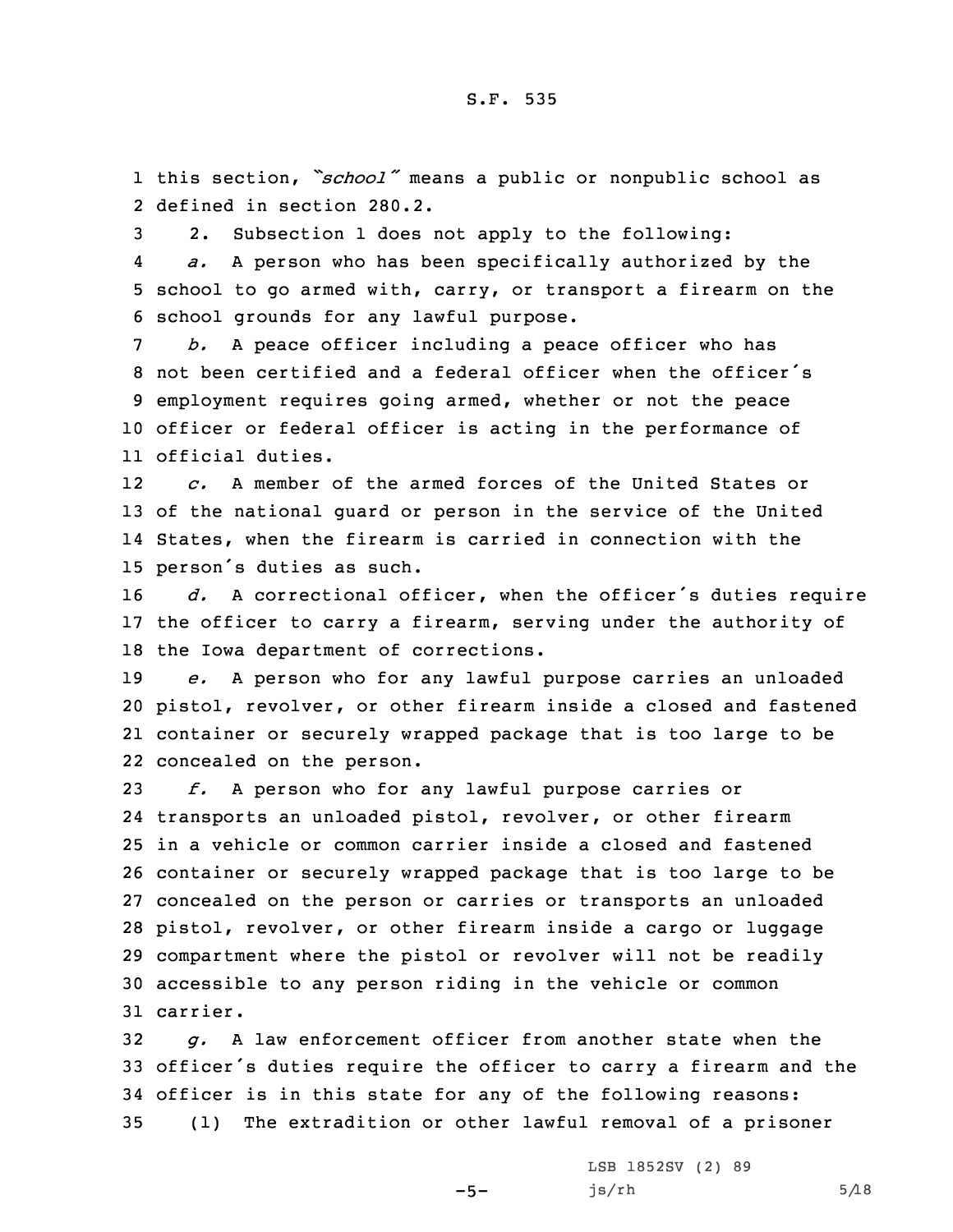1 from this state.

2 (2) Pursuit of <sup>a</sup> suspect in compliance with chapter 806. (3) Activities in the capacity of <sup>a</sup> law enforcement officer with the knowledge and consent of the chief of police of the city or the sheriff of the county in which the activities occur or of the commissioner of public safety.

 *h.* <sup>A</sup> licensee under chapter 80A or an employee of such <sup>a</sup> licensee, while the licensee or employee is engaged in the performance of duties, and if the licensee or employee possesses <sup>a</sup> valid professional or nonprofessional permit to carry weapons issued pursuant to this chapter.

12 Sec. 10. Section 724.5, Code 2021, is amended by striking 13 the section and inserting in lieu thereof the following:

14 **724.5 Availability of permit not to be construed as** 15 **prohibition on unlicensed carrying of weapons.**

 The availability of <sup>a</sup> professional or nonprofessional permit to carry weapons under this chapter shall not be construed to impose <sup>a</sup> general prohibition on the otherwise lawful unlicensed carrying or transport, whether openly or concealed, of <sup>a</sup> dangerous weapon, including <sup>a</sup> loaded firearm.

21 Sec. 11. Section 724.6, subsection 1, paragraph a, Code 22 2021, is amended to read as follows:

 *a.* (1) <sup>A</sup> person may be issued <sup>a</sup> permit to carry weapons when the person's employment in <sup>a</sup> private investigation business or private security business licensed under chapter 80A, or <sup>a</sup> person's employment as <sup>a</sup> peace officer, correctional officer, security guard, bank messenger or other person transporting property of <sup>a</sup> value requiring security, or in police work, reasonably justifies that person going armed. (2) <sup>A</sup> person may be issued <sup>a</sup> permit to carry weapons if the person is an emergency medical care provider who is designated and attached to <sup>a</sup> law enforcement tactical team by the authorities having jurisdiction. <sup>A</sup> person issued <sup>a</sup> permit

34 to carry weapons under this paragraph shall train with the law

35 enforcement tactical team the person is designated and attached

LSB 1852SV (2) 89

js/rh 6/18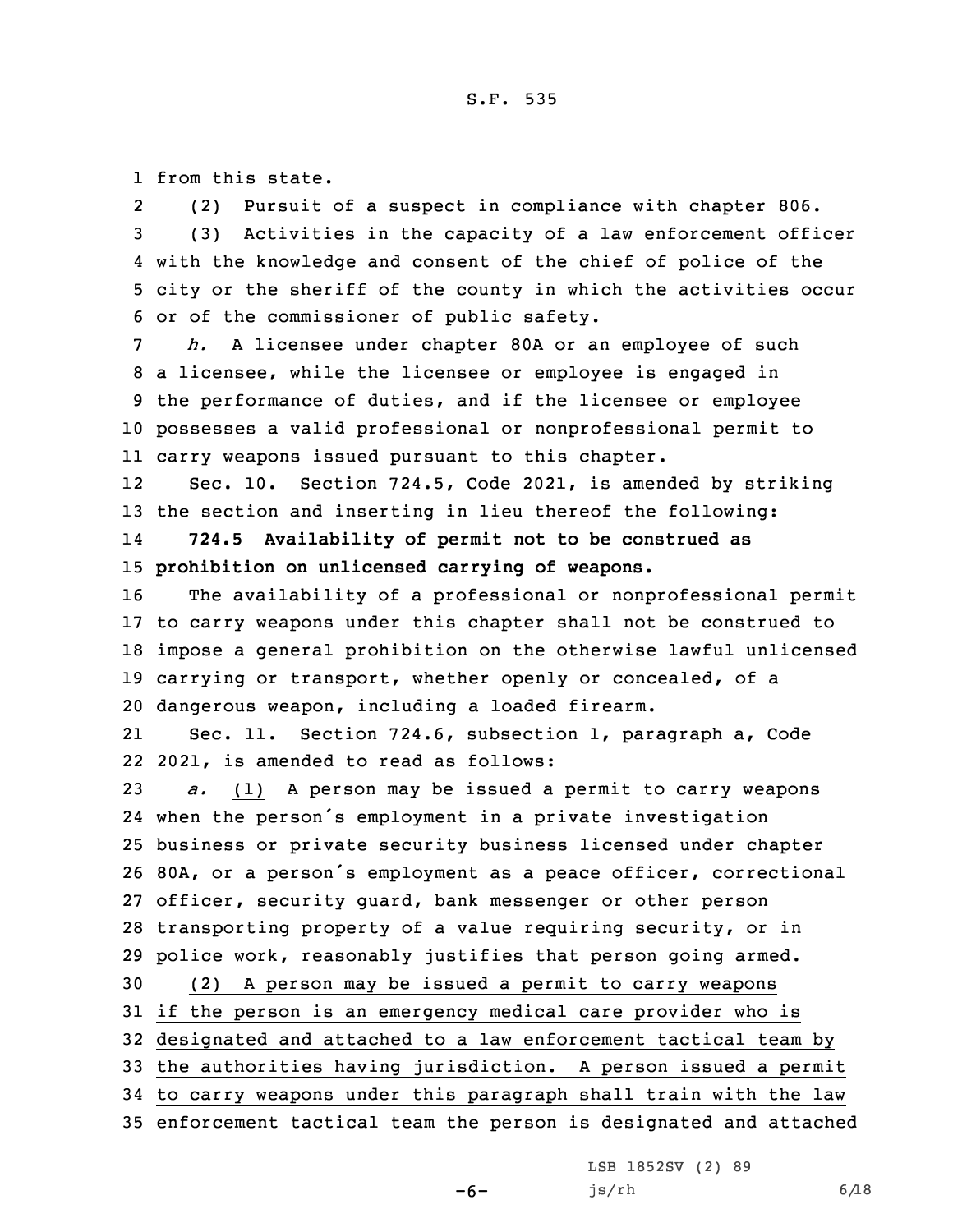to, complete <sup>a</sup> prescribed firearm safety training course offered pursuant to section 724.9, subsection 1, paragraph *"e"*, complete any additional training as prescribed by the authorities having jurisdiction, and not be disqualified under section 724.8. Sec. 12. Section 724.6, subsection 2, Code 2021, is amended to read as follows: 8 2. Notwithstanding [subsection](https://www.legis.iowa.gov/docs/code/2021/724.6.pdf) 1, fire fighters, as defined in section 411.1, [subsection](https://www.legis.iowa.gov/docs/code/2021/411.1.pdf) 10, airport fire fighters included 10 under section [97B.49B](https://www.legis.iowa.gov/docs/code/2021/97B.49B.pdf), and emergency medical care providers $\tau$ ll <del>as defined in [section](https://www.legis.iowa.gov/docs/code/2021/147A.1.pdf) 147A.l</del> other than emergency medical care providers specified in subsection 1, paragraph *"a"*, subparagraph (2), shall not, as <sup>a</sup> condition of employment, be required to obtain <sup>a</sup> permit under this [section](https://www.legis.iowa.gov/docs/code/2021/724.6.pdf). However, the provisions of this [subsection](https://www.legis.iowa.gov/docs/code/2021/724.6.pdf) shall not apply to <sup>a</sup> person designated as an arson investigator by the chief fire officer of <sup>a</sup> political subdivision. Sec. 13. Section 724.6, Code 2021, is amended by adding the following new subsection: NEW SUBSECTION. 3. For purposes of this section, *"emergency medical care provider"* means the same as defined in section 22 147A.1. DIVISION III 24 HANDGUN SAFETY TRAINING Sec. 14. Section 724.9, subsection 1, paragraphs <sup>a</sup> and b, Code 2021, are amended to read as follows: *a.* Completion of any national rifle association handgun safety training course or <sup>a</sup> handgun safety training course offered by an instructor certified by an organization approved by the department of public safety pursuant to section 724.9A. *b.* Completion of any handgun safety training course available to the general public offered by <sup>a</sup> law enforcement agency, community college, college, private or public institution or organization, or firearms training school, utilizing instructors certified by the national rifle

 $-7-$ 

LSB 1852SV (2) 89  $js/rh$  7/18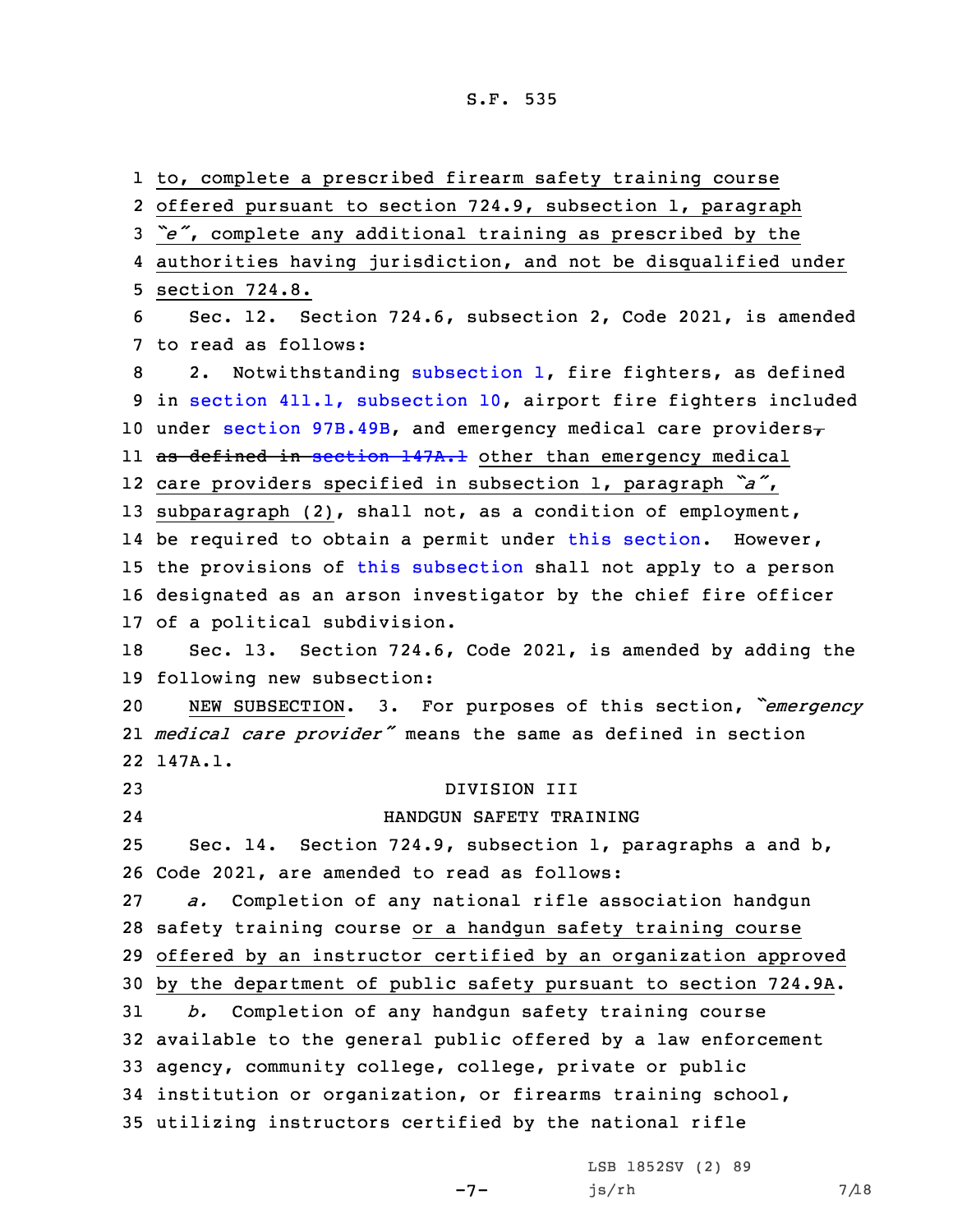association or an organization approved by the department of public safety pursuant to section 724.9A or another state's department of public safety, state police department, or similar certifying body.

5 Sec. 15. NEW SECTION. **724.9A Approval of organizations that** 6 **may certify handgun safety training instructors.**

 1. The department of public safety shall adopt rules to approve organizations that may certify individuals as handgun safety training instructors eligible to offer <sup>a</sup> handgun safety training course under section 724.9, subsection 1, paragraphs *"a"* and *"b"*. The rules shall require <sup>a</sup> handgun safety training instructor to apply to the organization for recertification at least once every five years and shall require the organization to pay <sup>a</sup> fee to cover costs necessary to maintain <sup>a</sup> list of approved organizations and certified instructors.

<sup>16</sup> 2. The department shall maintain on the department's 17 internet site the following resources:

18 *a.* Applications for an organization to receive approval to 19 certify and recertify handgun safety training instructors. 20 *b.* <sup>A</sup> list of organizations approved under this section

 that certify handgun safety training instructors that shall include the national rifle association, and <sup>a</sup> list of certified instructors. The department shall use an interface that allows <sup>a</sup> user to sort the lists in <sup>a</sup> manner that provides convenience to the user, such as but not limited to sorting by geographic location or online instruction as opposed to in-person, hands-on instruction.

28 *c.* General information relating to permits to carry weapons, 29 firearm safety, and training opportunities currently available 30 to the public.

 DIVISION IV FIREARM REGULATION BY POLITICAL SUBDIVISIONS Sec. 16. Section 724.28, subsections 2 and 3, Code 2021, are amended to read as follows: 2. <sup>A</sup> political subdivision of the state shall not enact an

 $-8-$ 

LSB 1852SV (2) 89  $js/rh$  8/18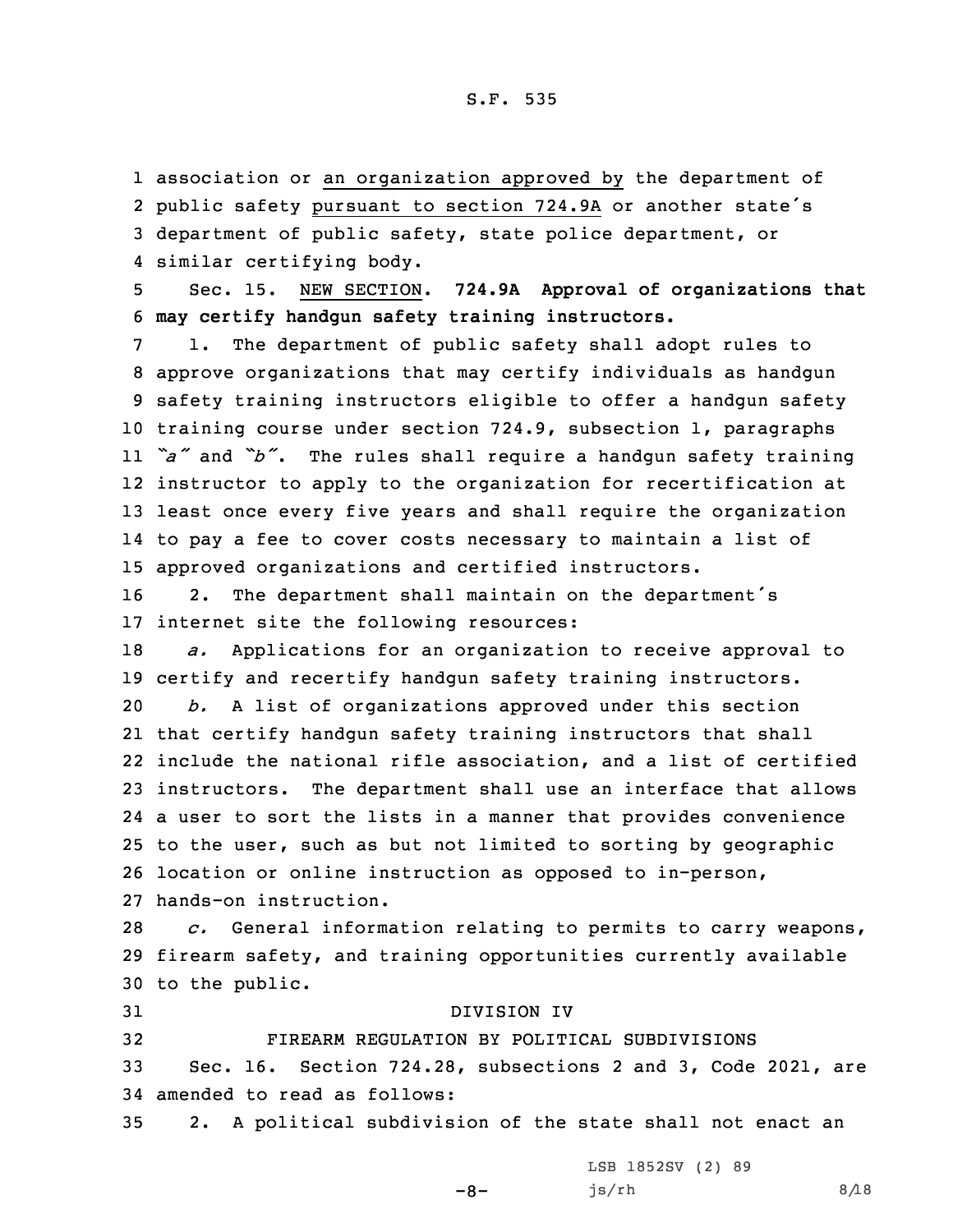ordinance, motion, resolution, policy, or amendment regulating the ownership, possession, carrying, legal transfer, lawful transportation, modification, registration, or licensing of firearms, firearms attachments, or other weapons when the ownership, possession, carrying, transfer, transportation, or modification is otherwise lawful under the laws of this state. An ordinance regulating firearms, firearms attachments, or other weapons in violation of this [section](https://www.legis.iowa.gov/docs/code/2021/724.28.pdf) existing on or after April 5, 1990, is void.

 3. If <sup>a</sup> political subdivision of the state, prior to, on, or after July 1, 2020, adopts, makes, enacts, or amends any ordinance, measure, enactment, rule, resolution, motion, or policy regulating the ownership, possession, carrying, legal transfer, lawful transportation, modification, registration, or licensing of firearms, firearms attachments, or other weapons when the ownership, possession, carrying, transfer, transportation, modification, registration, or licensing of firearms, firearms attachments, or other weapons is otherwise lawful under the laws of this state, <sup>a</sup> person adversely affected by the ordinance, measure, enactment, rule, resolution, motion, or policy may file suit in the appropriate court for declaratory and injunctive relief and all damages attributable to the violation. A court shall also award the prevailing party in any such lawsuit reasonable attorney fees and court costs.

26 DIVISION V

27 POSSESSION AND STORAGE OF A FIREARM BY A TENANT 28 Sec. 17. Section 562A.11, Code 2021, is amended to read as 29 follows:

30 **562A.11 Prohibited provisions in rental agreements.**

31 1. <sup>A</sup> rental agreement shall not provide that the tenant or 32 landlord does any of the following:

33 *a.* Agrees to waive or to forego rights or remedies under 34 this chapter provided that this restriction shall not apply to 35 rental agreements covering single family residences on land

 $-9-$ 

LSB 1852SV (2) 89  $js/rh$  9/18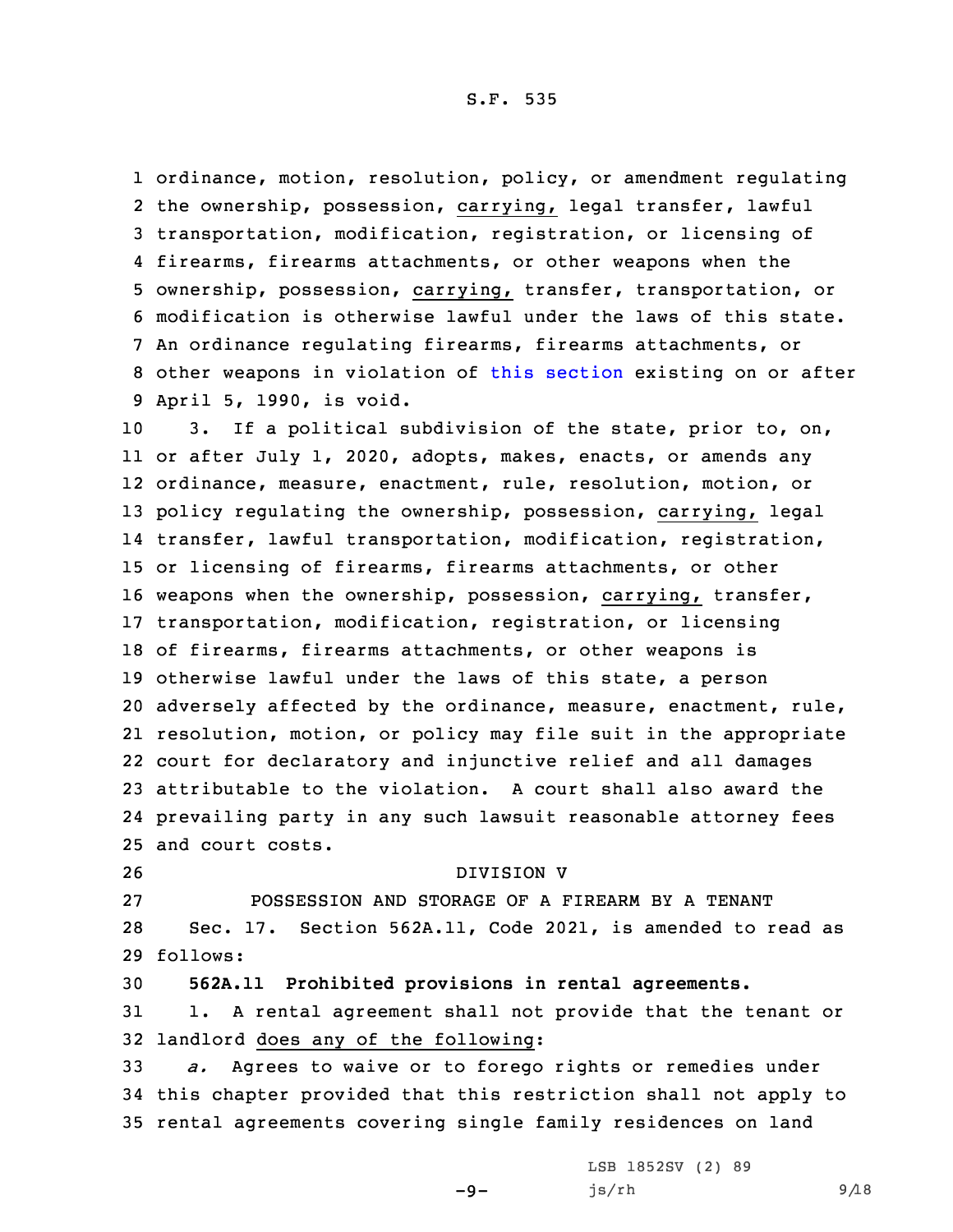1 assessed as agricultural land and located in an unincorporated 2 area<del>;</del>.

3 *b.* Authorizes <sup>a</sup> person to confess judgment on <sup>a</sup> claim 4 arising out of the rental agreement<del>;</del>.

5 *c.* Agrees to pay the other party's attorney fees<del>; or</del>. 6 *d.* Agrees to the exculpation or limitation of any liability 7 of the other party arising under law or to indemnify the other 8 party for that liability or the associated costs connected 9 therewith.

 1A. If the landlord receives rental assistance payments under <sup>a</sup> rental assistance agreement administered by the United States department of agriculture under the multifamily housing rental assistance program under Tit. <sup>V</sup> of the federal Housing Act of 1949, Pub. L. No. 81-171, or receives housing assistance payments under <sup>a</sup> housing assistance payment contract administered by the United States department of housing and urban development under the housing choice voucher program, the new construction program, the substantial rehabilitation program, or the moderate rehabilitation program under section 8 of the United States Housing Act of 1937, Pub. L. No. 75-412, <sup>a</sup> rental agreement shall not contain <sup>a</sup> provision or impose <sup>a</sup> rule that requires <sup>a</sup> person to agree, as <sup>a</sup> condition of tenancy, to <sup>a</sup> prohibition or restriction on the lawful ownership, use, or possession of <sup>a</sup> firearm, <sup>a</sup> firearm component, or ammunition within the tenant's specific rental unit. <sup>A</sup> landlord may impose reasonable restrictions related to the possession, use, or transportation of <sup>a</sup> firearm, <sup>a</sup> firearm component, or ammunition within common areas as long as those restrictions do not circumvent the purpose of this subsection. <sup>A</sup> tenant shall exercise reasonable care in the storage of <sup>a</sup> firearm, <sup>a</sup> firearm component, or ammunition. This subsection does not apply to any prohibition or restriction that is required by federal or state law, rule, or regulation. 34 2. A provision prohibited by [subsection](https://www.legis.iowa.gov/docs/code/2021/562A.11.pdf) 1 this section

35 included in <sup>a</sup> rental agreement is unenforceable. If <sup>a</sup> landlord

 $-10-$ 

LSB 1852SV (2) 89 js/rh 10/18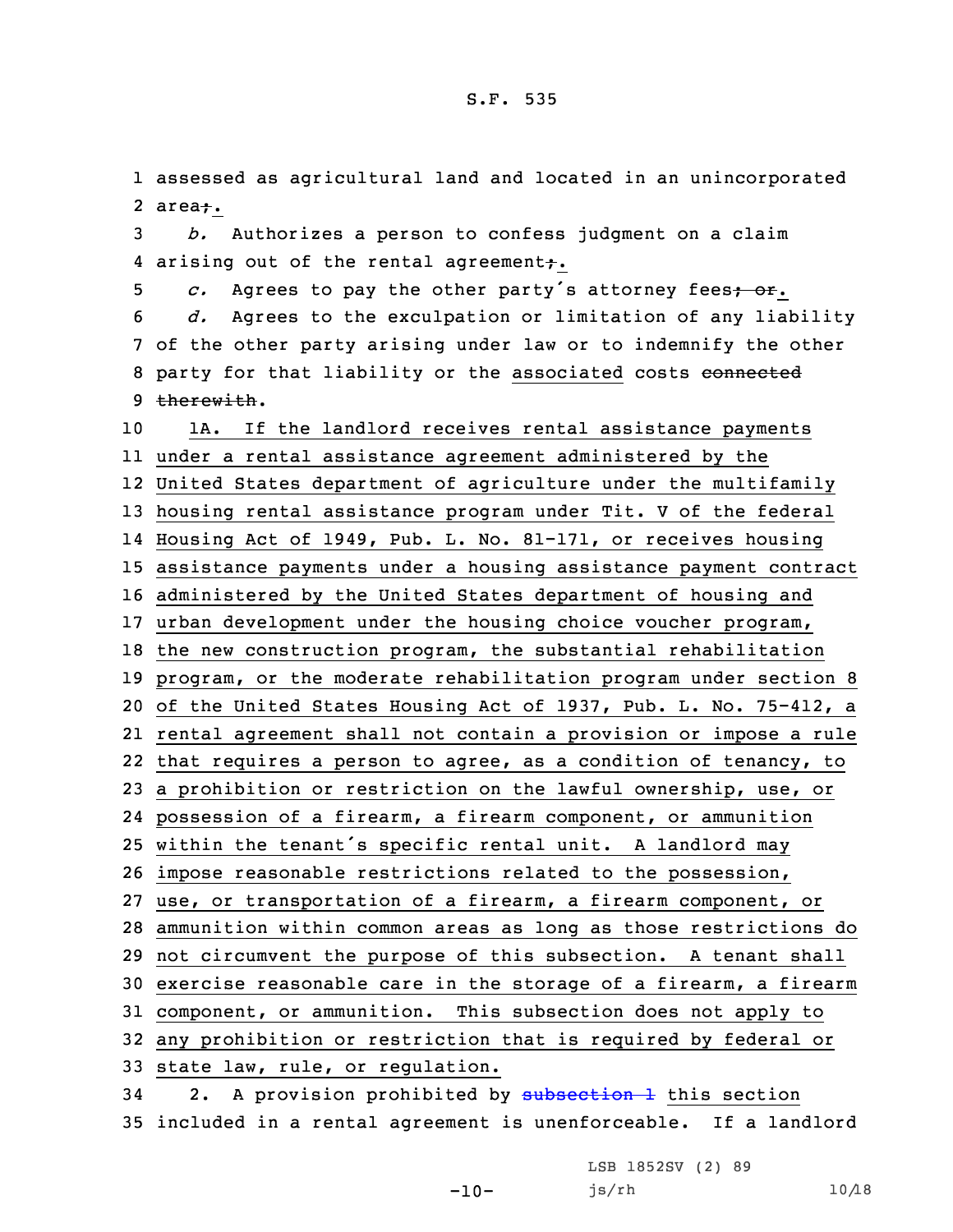willfully uses <sup>a</sup> rental agreement containing provisions known by the landlord to be prohibited, <sup>a</sup> tenant may recover actual damages sustained by the tenant and not more than three months' periodic rent and reasonable attorney fees.

5 Sec. 18. Section 562A.16, Code 2021, is amended by adding 6 the following new subsection:

 NEW SUBSECTION. 3. Except in cases of willful, reckless, or gross negligence, <sup>a</sup> landlord is not liable in <sup>a</sup> civil action for personal injury, death, property damage, or other damages resulting from or arising out of an occurrence involving <sup>a</sup> firearm, <sup>a</sup> firearm component, or ammunition that the landlord is required to allow on the property under section 562A.11. Sec. 19. Section 562A.27A, subsection 2, paragraph b, Code

14 2021, is amended to read as follows:

 *b.* Illegal use of <sup>a</sup> firearm or other weapon, the threat to use <sup>a</sup> firearm or other weapon illegally, or possession of an illegal firearm. The mere possession or storage of <sup>a</sup> firearm by <sup>a</sup> tenant in the dwelling unit that the tenant rents does not constitute <sup>a</sup> clear and present danger.

20 Sec. 20. Section 562B.11, Code 2021, is amended by adding 21 the following new subsection:

22 NEW SUBSECTION. 1A. If the landlord receives rental assistance payments under <sup>a</sup> rental assistance agreement administered by the United States department of agriculture under the multifamily housing rental assistance program under Tit. <sup>V</sup> of the federal Housing Act of 1949, Pub. L. No. 81-171, or receives housing assistance payments under <sup>a</sup> housing assistance payment contract administered by the United States department of housing and urban development under the housing choice voucher program, the new construction program, the substantial rehabilitation program, or the moderate rehabilitation program under section 8 of the United States Housing Act of 1937, Pub. L. No. 75-412, <sup>a</sup> rental agreement shall not contain <sup>a</sup> provision or impose <sup>a</sup> rule that requires <sup>a</sup> person to agree, as <sup>a</sup> condition of tenancy, to <sup>a</sup> prohibition or

-11-

LSB 1852SV (2) 89 js/rh 11/18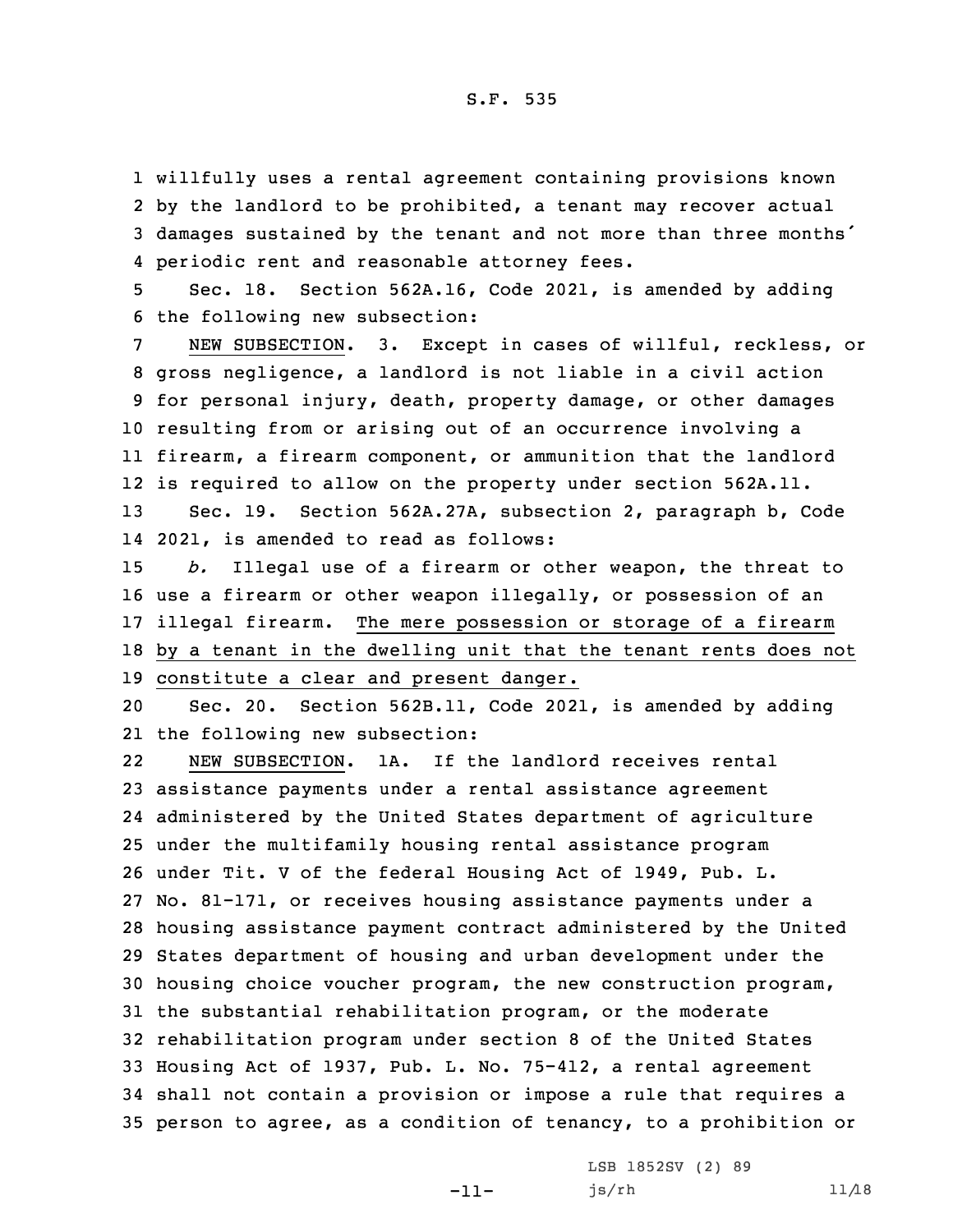restriction on the lawful ownership, use, or possession of <sup>a</sup> firearm, <sup>a</sup> firearm component, or ammunition within the tenant's specific rental unit. <sup>A</sup> landlord may impose reasonable restrictions related to the possession, use, or transportation of <sup>a</sup> firearm, <sup>a</sup> firearm component, or ammunition within common areas as long as those restrictions do not circumvent the purpose of this subsection. <sup>A</sup> tenant shall exercise reasonable care in the storage of <sup>a</sup> firearm, <sup>a</sup> firearm component, or ammunition. This subsection does not apply to any prohibition or restriction that is required by federal or state law, rule, or regulation.

12 Sec. 21. Section 562B.11, subsection 2, Code 2021, is 13 amended to read as follows:

142. A provision prohibited by [subsection](https://www.legis.iowa.gov/docs/code/2021/562B.11.pdf) 1 this section included in <sup>a</sup> rental agreement is unenforceable. If <sup>a</sup> landlord or tenant knowingly uses <sup>a</sup> rental agreement containing provisions known to be prohibited by this [chapter](https://www.legis.iowa.gov/docs/code/2021/562B.pdf), the other party may recover actual damages sustained.

19 Sec. 22. Section 562B.17, Code 2021, is amended by adding 20 the following new subsection:

21 NEW SUBSECTION. 3. Except in cases of willful, reckless, or gross negligence, <sup>a</sup> landlord is not liable in <sup>a</sup> civil action for personal injury, death, property damage, or other damages resulting from or arising out of an occurrence involving <sup>a</sup> firearm, <sup>a</sup> firearm component, or ammunition that the landlord is required to allow on the property under section 562B.11. Sec. 23. Section 562B.25A, subsection 2, paragraph b, Code 2021, is amended to read as follows:

 *b.* Illegal use of <sup>a</sup> firearm or other weapon, the threat to use <sup>a</sup> firearm or other weapon illegally, or possession of an illegal firearm. The mere possession or storage of <sup>a</sup> firearm by <sup>a</sup> tenant in the tenant's dwelling unit does not constitute <sup>a</sup>

33 clear and present danger.

## 34 EXPLANATION

35 **The inclusion of this explanation does not constitute agreement with**

-12-

LSB 1852SV (2) 89 js/rh 12/18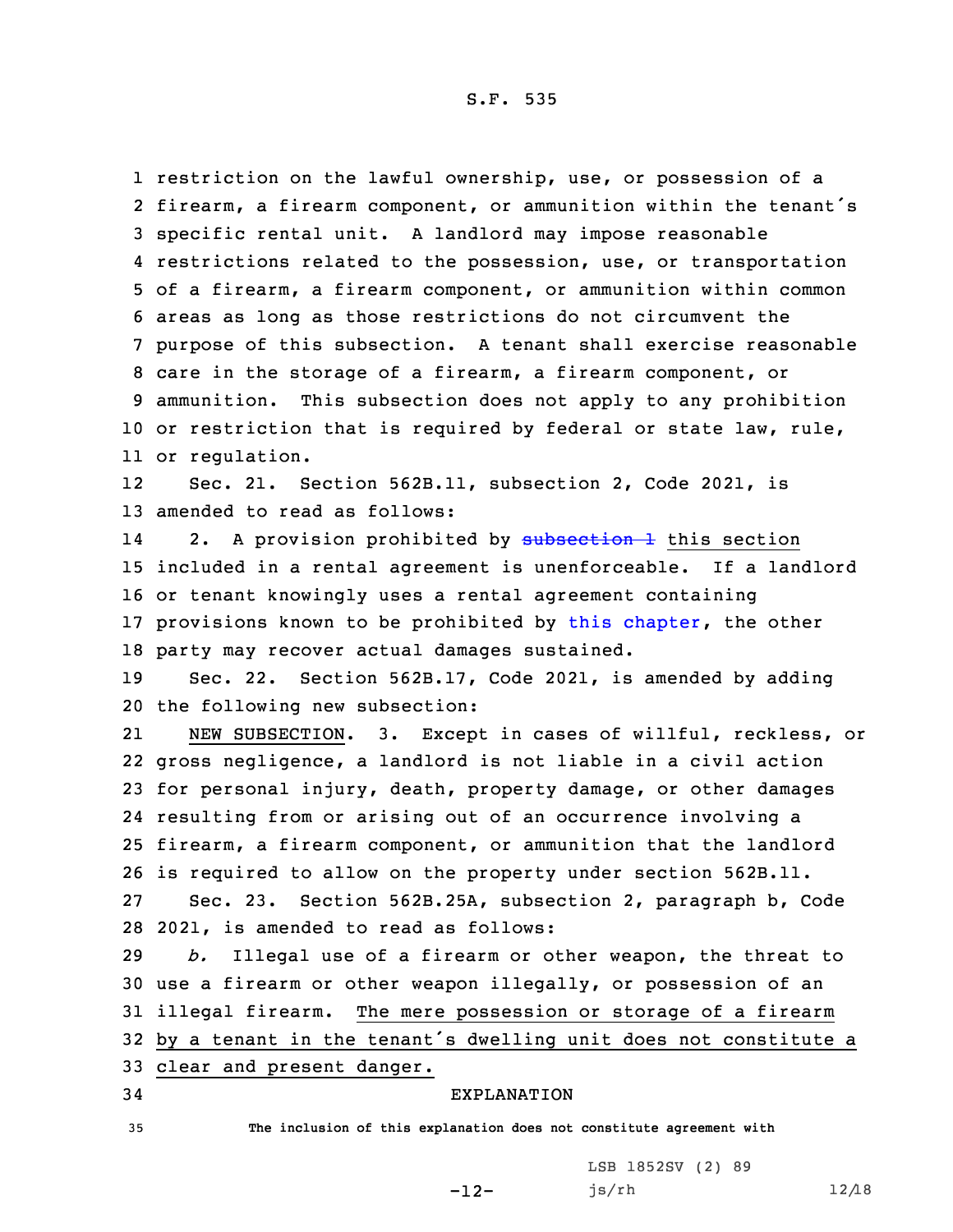1

**the explanation's substance by the members of the general assembly.**

2 This bill relates to the acquisition and possession of 3 weapons.

4 DIVISION I —— ACQUIRING PISTOLS AND REVOLVERS. Current law provides that any person who intends to purchase <sup>a</sup> pistol or revolver is required to first obtain an annual permit to acquire pistols or revolvers unless the person is otherwise exempt from obtaining such <sup>a</sup> permit. It is the intent of the bill to satisfy federal requirements of 18 U.S.C. §922(t)(3) in order to acquire <sup>a</sup> pistol or revolver. The bill provides that in order to acquire <sup>a</sup> pistol or revolver from <sup>a</sup> federally licensed firearms dealer, an unlicensed person is required to have <sup>a</sup> valid permit to acquire or <sup>a</sup> valid permit to carry weapons issued in accordance with Code chapter 724 or the person must complete <sup>a</sup> satisfactory national instant criminal background check pursuant to 18 U.S.C. §922(t). The bill provides that <sup>a</sup> valid permit to carry weapons or license issued by another state to any nonresident of this state does not satisfy the requirements to acquire <sup>a</sup> pistol or revolver in this state.

21 Under the bill, <sup>a</sup> person is not eligible to acquire <sup>a</sup> pistol or revolver if the person is less than 21 years of age except when required for certain duties, or is prohibited by Code section 724.26 (felon in possession of <sup>a</sup> firearm), federal law, or by <sup>a</sup> court order from possessing, shipping, transporting, or receiving <sup>a</sup> firearm.

 The bill, in Code section 724.15, provides that <sup>a</sup> permit to acquire firearms may be suspended or revoked by the issuing officer and the aggrieved permit holder may file an appeal with an administrative law judge under Code section 724.21A. The bill strikes the language of current Code section 724.16, relating to transferring <sup>a</sup> pistol or revolver to <sup>a</sup> person without <sup>a</sup> permit or acquiring <sup>a</sup> pistol or revolver without <sup>a</sup> permit and substitutes language prohibiting the transfer of <sup>a</sup> firearm to another person who does not possess <sup>a</sup>

 $-13-$ 

LSB 1852SV (2) 89 js/rh 13/18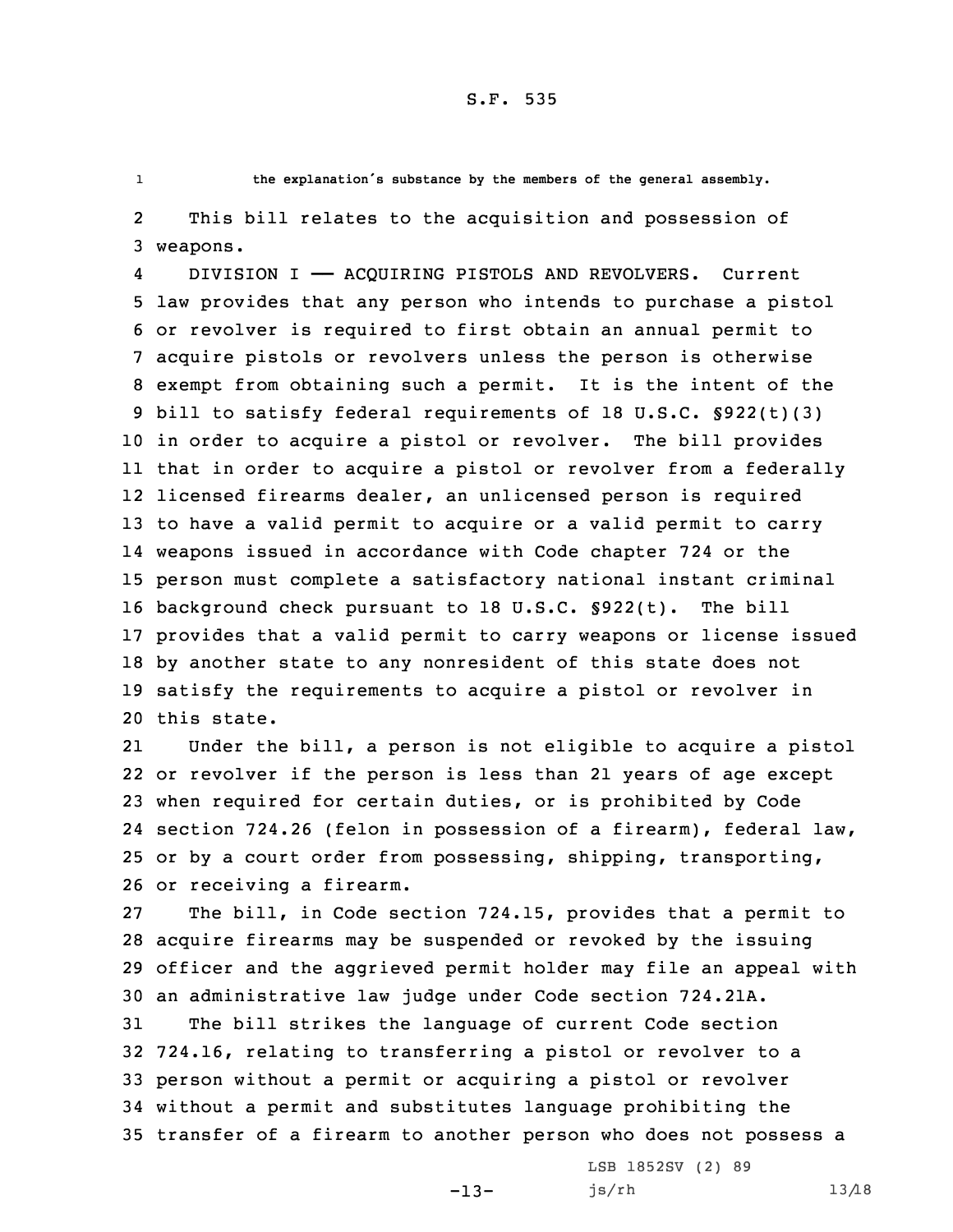permit if the person knows or reasonably should know the person is prohibited from receiving or possessing <sup>a</sup> firearm under Code section 724.26 or federal law. The bill also provides that <sup>a</sup> person shall not loan or rent <sup>a</sup> firearm to another person for temporary use during lawful activities if the person knows or reasonably should know the person is prohibited from receiving or possessing <sup>a</sup> firearm under Code section 724.26 or federal law. <sup>A</sup> person who violates this provision commits <sup>a</sup> class "D" felony. Currently, <sup>a</sup> person who acquires ownership of <sup>a</sup> pistol or revolver without <sup>a</sup> valid permit to acquire pistols or revolvers or <sup>a</sup> person who transfers ownership of <sup>a</sup> pistol or revolver to <sup>a</sup> person who does not have in the person's possession <sup>a</sup> valid permit to acquire pistols or revolvers is guilty of an aggravated misdemeanor, except as otherwise provided in Code section 724.15(2).

16 The bill makes <sup>a</sup> conforming change to Code section 724.27 17 relating to the restoration of firearms rights.

<sup>18</sup> <sup>A</sup> class "D" felony, as referenced in the bill, is punishable 19 by confinement for no more than five years and <sup>a</sup> fine of at 20 least \$1,025 but not more than \$10,245.

21 DIVISION II —— CARRYING AND POSSESSING WEAPONS —— SCHOOL GROUNDS —— EMERGENCY MEDICAL CARE PROVIDERS. Current law requires department of administrative services rules to prohibit <sup>a</sup> person, other than <sup>a</sup> peace officer, from openly carrying <sup>a</sup> pistol or revolver in the capitol building and on the grounds surrounding the capitol building including state parking lots and parking garages unless the person displays <sup>a</sup> valid permit to carry weapons upon request from capitol security personnel. The bill removes the language requiring <sup>a</sup> person to display <sup>a</sup> permit to carry weapons upon request.

 The bill amends Code section 724.4 by striking the current penalty for carrying dangerous weapons. Instead, the bill amends the current crime of going armed with <sup>a</sup> knife in the commission of <sup>a</sup> crime, an aggravated misdemeanor, to provide that <sup>a</sup> person who goes armed with <sup>a</sup> dangerous weapon on or

 $-14-$ 

LSB 1852SV (2) 89  $js/rh$  14/18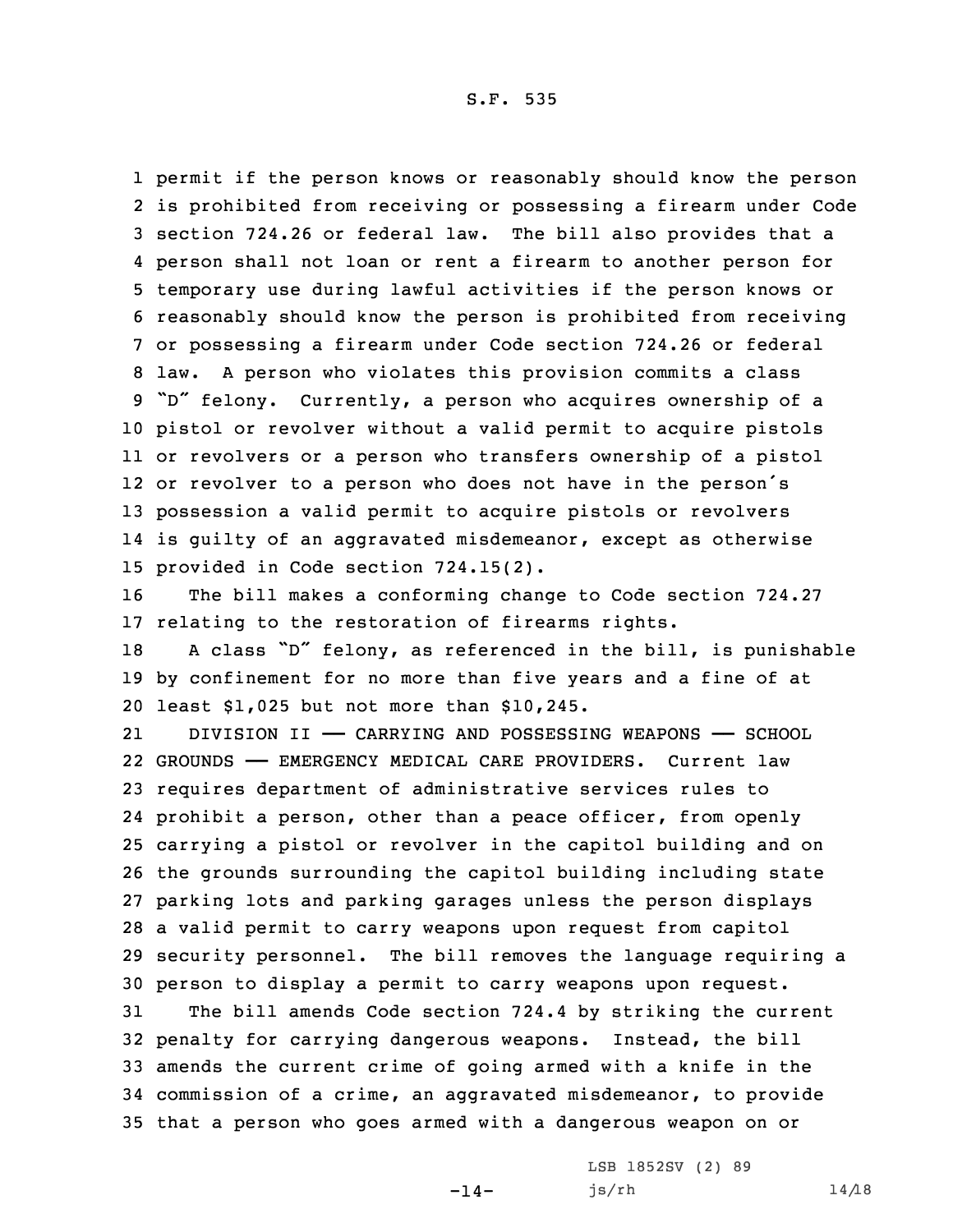about the person, and who used the dangerous weapon in the commission of <sup>a</sup> crime, commits an aggravated misdemeanor. An aggravated misdemeanor is punishable by confinement for no more than two years and <sup>a</sup> fine of at least \$855 but not more than \$8,540. The bill makes <sup>a</sup> conforming change to Code section 232.52(2) relating to the suspension or revocation of <sup>a</sup> juvenile's driver's license or operating privilege and <sup>a</sup> conforming change to Code section 724.2A due to the strike of Code section 724.4 in the bill. The bill amends the offense of carrying weapons on school grounds under Code section 724.4B to create an offense of carrying firearms on school grounds and to specifically include certain categories of persons who are authorized to carry weapons on school grounds.

14 <sup>A</sup> person who goes armed with, carries, or transports <sup>a</sup> 15 firearm on the grounds of <sup>a</sup> school in violation of Code section <sup>16</sup> 724.4B commits <sup>a</sup> class "D" felony.

 The bill strikes Code section 724.5 relating to <sup>a</sup> person's duty to carry <sup>a</sup> valid permit to carry certain weapons for which <sup>a</sup> permit has been issued to the person and replaces that Code section with language providing that the availability of <sup>a</sup> professional or nonprofessional permit to carry weapons shall not be construed to impose <sup>a</sup> general prohibition on the otherwise lawful unlicensed carrying or transport, whether openly or concealed, of <sup>a</sup> dangerous weapon, including <sup>a</sup> loaded 25 firearm.

 The bill specifies that <sup>a</sup> peace officer or reserve peace officer including <sup>a</sup> peace officer or reserve peace officer who has not been certified, and <sup>a</sup> federal officer when the officer's employment requires going armed, may go armed with, carry, or transport <sup>a</sup> firearm on school grounds, whether or not the officer is acting in the performance of official duties. Current law restricts persons eligible to obtain <sup>a</sup> professional permit to carry weapons to certain individuals involved with investigation, security, valuable property transportation, corrections, and other police work if the

 $-15-$ 

LSB 1852SV (2) 89 js/rh 15/18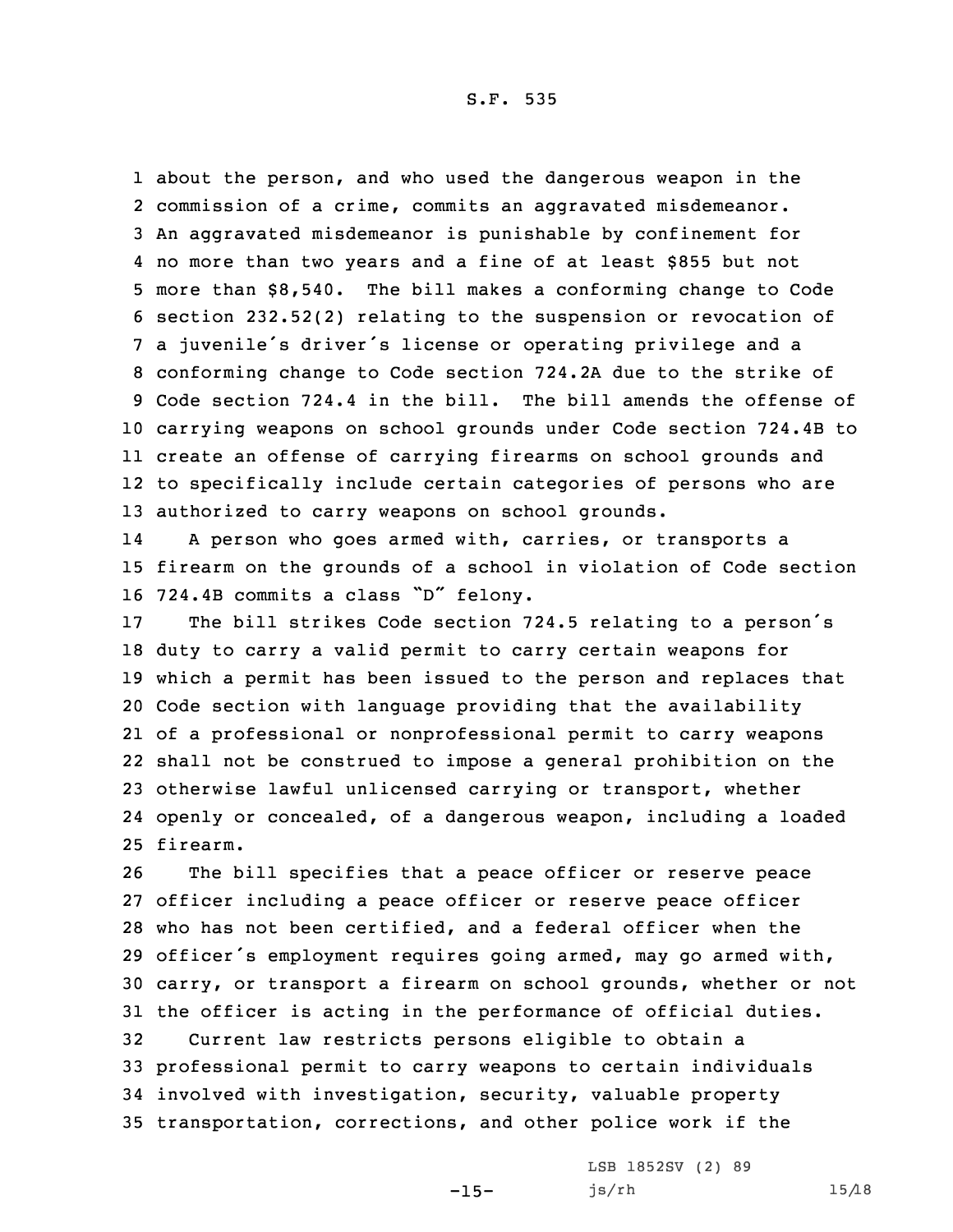individual's occupation reasonably justifies the individual going armed. The bill allows an emergency medical care provider to obtain <sup>a</sup> professional permit to carry weapons if the emergency medical care provider is designated and attached to <sup>a</sup> law enforcement tactical team by the authorities having jurisdiction. Additionally, the emergency medical care provider shall train with the tactical team, complete <sup>a</sup> firearm safety training course that qualifies <sup>a</sup> peace officer to carry <sup>a</sup> firearm in the normal course of the peace officer's duties, complete any additional training as prescribed by the authorities having jurisdiction, and not be disqualified from obtaining <sup>a</sup> professional or nonprofessional permit to carry weapons. Notwithstanding <sup>a</sup> general prohibition, the bill allows an employer of an emergency medical care provider to require an emergency medical care provider to obtain <sup>a</sup> professional permit to carry weapons as <sup>a</sup> condition of employment if the emergency medical care provider accompanies police tactical teams consistent with the bill.

 By operation of law, <sup>a</sup> professional permit to carry weapons will authorize an emergency medical care provider to go armed anywhere in the state only while engaged in employment and while going to and from the place of employment. An emergency medical care provider shall submit an application and undergo <sup>a</sup> criminal history background check prior to receiving <sup>a</sup> professional permit to carry weapons. <sup>A</sup> professional permit to carry weapons issued to an emergency medical care provider shall expire 12 months after the date of issue.

 DIVISION III —— HANDGUN SAFETY TRAINING. Current law requires an applicant for an initial permit to carry weapons to demonstrate knowledge of firearm safety. An applicant may demonstrate knowledge of firearm safety by, among other methods, completing any national rifle association handgun safety training course or completing any handgun safety training course available to the general public offered by certain entities that utilize an instructor certified by the

 $-16-$ 

LSB 1852SV (2) 89 js/rh 16/18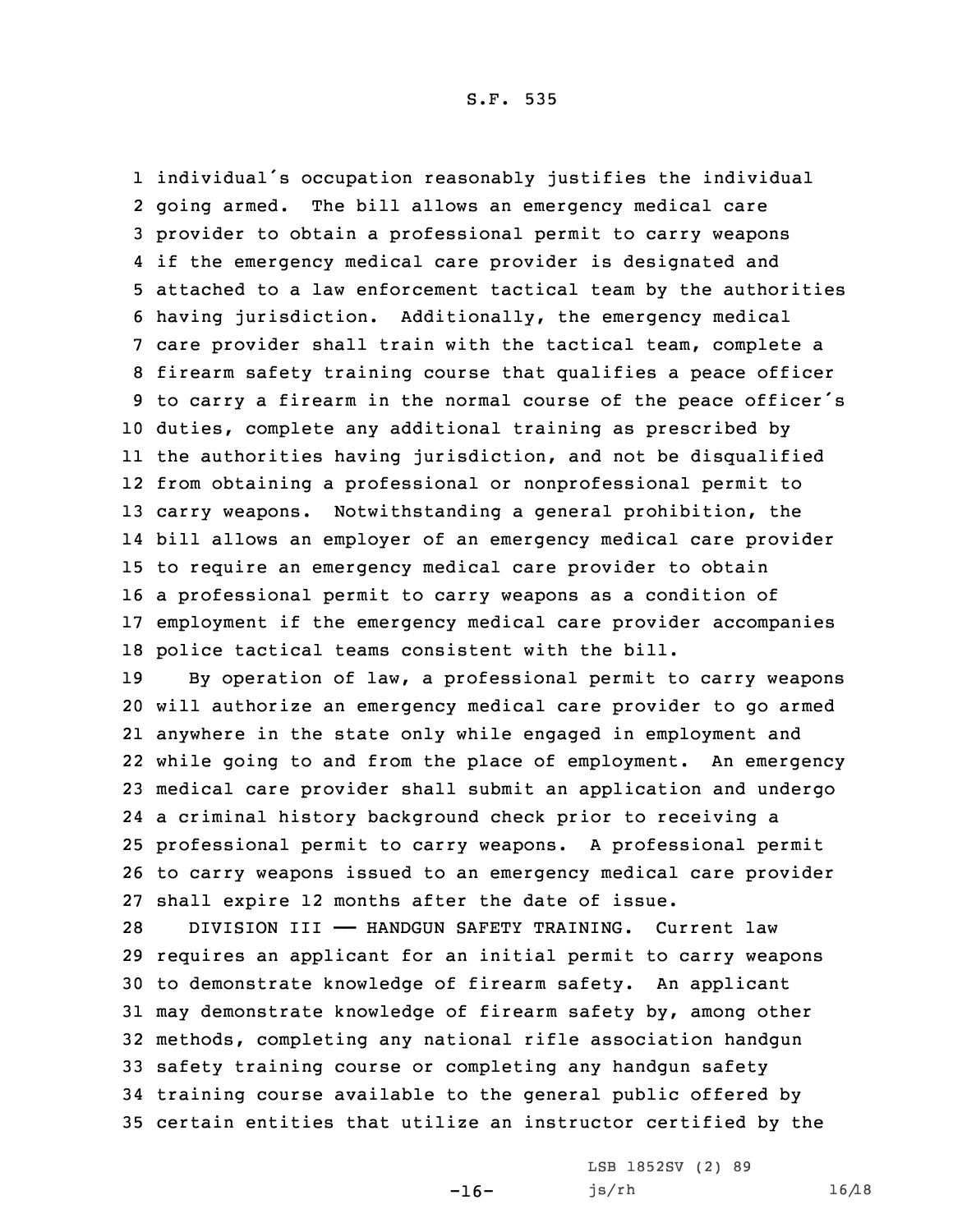1 national rifle association.

2 The bill requires the department of public safety (department) to adopt rules to approve additional organizations that may certify an individual as an instructor eligible to offer certain handgun safety training courses. The rules shall require <sup>a</sup> handgun safety training instructor to apply to the organization for recertification at least once every five years. The rules shall also require the department to charge <sup>a</sup> fee to cover the costs necessary to maintain <sup>a</sup> list of approved organizations and <sup>a</sup> list of certified instructors.

11 The bill requires the department to maintain on the department's internet site applications for an organization to receive approval to certify and recertify handgun safety training instructors, <sup>a</sup> list of approved organizations that certify handgun safety training instructors that shall include the national rifle association, <sup>a</sup> list of certified instructors, and general information relating to permits to carry weapons, firearm safety, and training opportunities currently available to the public.

 DIVISION IV —— FIREARM REGULATION BY POLITICAL SUBDIVISIONS. Current law prohibits <sup>a</sup> political subdivision from enacting an ordinance, motion, resolution, policy, or amendment regulating the ownership, possession, legal transfer, lawful transportation, modification, registration, or licensing of firearms, firearms attachments, or other weapons when the ownership, possession, transfer, transportation, or modification is otherwise lawful under the laws of this state. The bill extends the prohibition to include carrying firearms, firearms attachments, or other weapons when the ownership, possession, transfer, transportation, or modification is otherwise lawful.

 DIVISION V —— POSSESSION AND STORAGE OF A FIREARM BY A TENANT. When <sup>a</sup> landlord receives rental assistance payments through certain federal programs, the bill prohibits the rental agreement from including <sup>a</sup> provision or imposing <sup>a</sup> rule that

-17-

LSB 1852SV (2) 89 js/rh 17/18